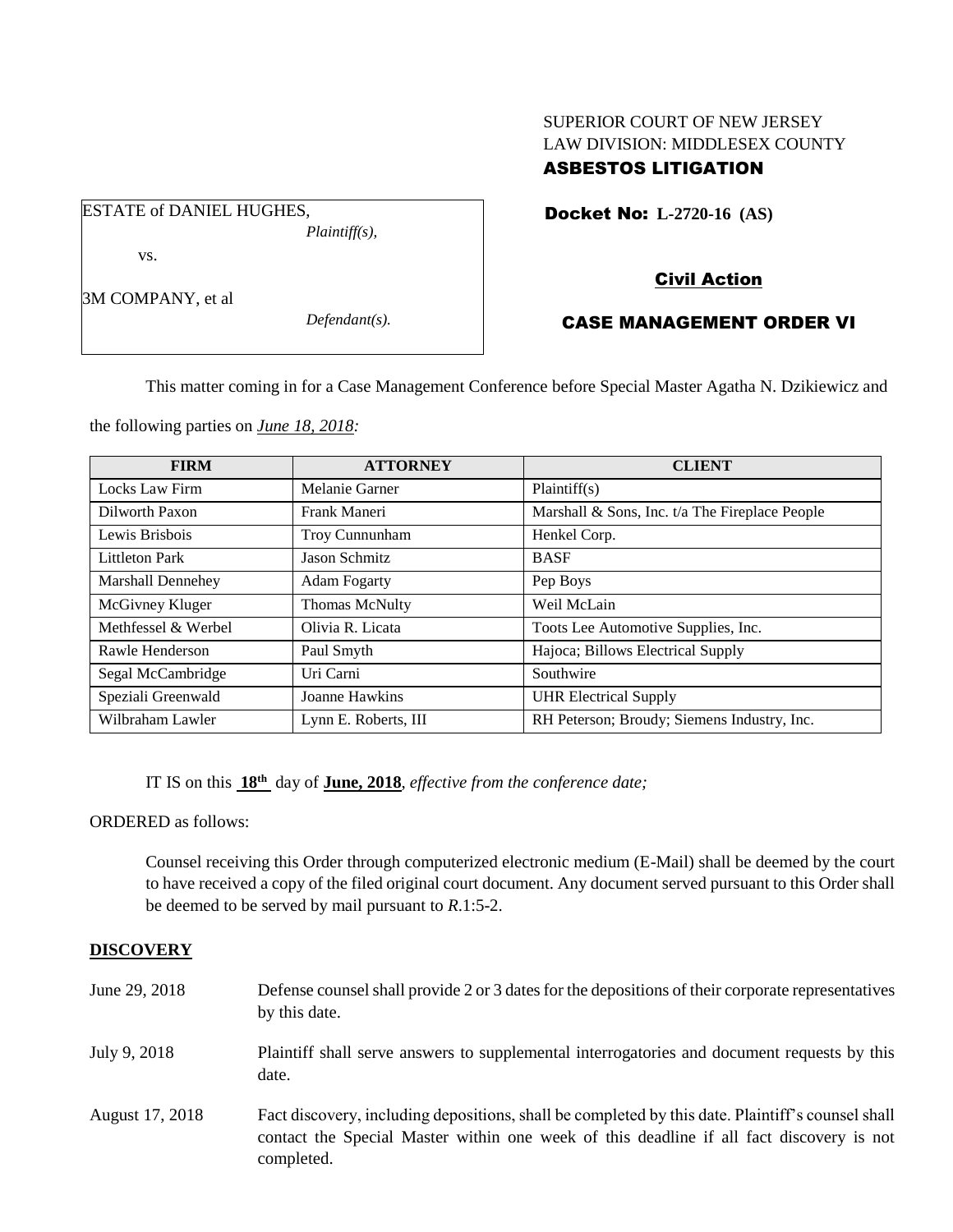August 17, 2018 Depositions of corporate representatives shall be completed by this date.

# **SUMMARY JUDGMENT MOTION PRACTICE**

- August 24, 2018 Plaintiff's counsel shall advise, in writing, of intent not to oppose motions by this date.
- September 14, 2018 Summary judgment motions shall be filed no later than this date.
- October 12, 2018 Last return date for summary judgment motions.

## **MEDICAL DEFENSE**

- August 17, 2018 Plaintiff shall serve a wrongful death expert report by this date.
- November 30, 2018 Defendants shall identify its medical experts and serve medical reports, if any, by this date. **In addition, defendants shall notify plaintiff's counsel (as well as all counsel of record) of a joinder in an expert medical defense by this date.**

## **LIABILITY EXPERT REPORTS**

- August 17, 2018 Plaintiff shall identify its liability experts and serve liability expert reports or a certified expert statement by this date or waive any opportunity to rely on liability expert testimony.
- November 30, 2018 Defendants shall identify its liability experts and serve liability expert reports, if any, by this date or waive any opportunity to rely on liability expert testimony.

### **ECONOMIST EXPERT REPORTS**

- August 17, 2018 Plaintiff shall identify its expert economists and serve expert economist report(s), if any, by this date or waive any opportunity to rely on economic expert testimony.
- November 30, 2018 Defendants shall identify its expert economists and serve expert economist report(s), if any, by this date or waive any opportunity to rely on economic expert testimony.

### **EXPERT DEPOSITION**

December 31, 2018 Expert depositions shall be completed as agreed upon by counsel. Counsel shall cooperate in scheduling depositions and shall contact court, if necessary. To the extent that plaintiff and defendant generic experts have been deposed before, the parties seeking that deposition in this case must file an application before the Special Master and demonstrate the necessity for that deposition. To the extent possible, documents requested in a deposition notice directed to an expert shall be produced three days in advance of the expert deposition. The expert shall not be required to produce documents that are readily accessible in the public domain.

### **PRE-TRIAL AND TRIAL**

| September 18, 2018 | The settlement conference previously scheduled on this date is <b>cancelled</b> . |
|--------------------|-----------------------------------------------------------------------------------|
| October 25, 2018   | The settlement conference previously scheduled on this date is <b>cancelled</b> . |

 $\_$  ,  $\_$  ,  $\_$  ,  $\_$  ,  $\_$  ,  $\_$  ,  $\_$  ,  $\_$  ,  $\_$  ,  $\_$  ,  $\_$  ,  $\_$  ,  $\_$  ,  $\_$  ,  $\_$  ,  $\_$  ,  $\_$  ,  $\_$  ,  $\_$  ,  $\_$  ,  $\_$  ,  $\_$  ,  $\_$  ,  $\_$  ,  $\_$  ,  $\_$  ,  $\_$  ,  $\_$  ,  $\_$  ,  $\_$  ,  $\_$  ,  $\_$  ,  $\_$  ,  $\_$  ,  $\_$  ,  $\_$  ,  $\_$  ,